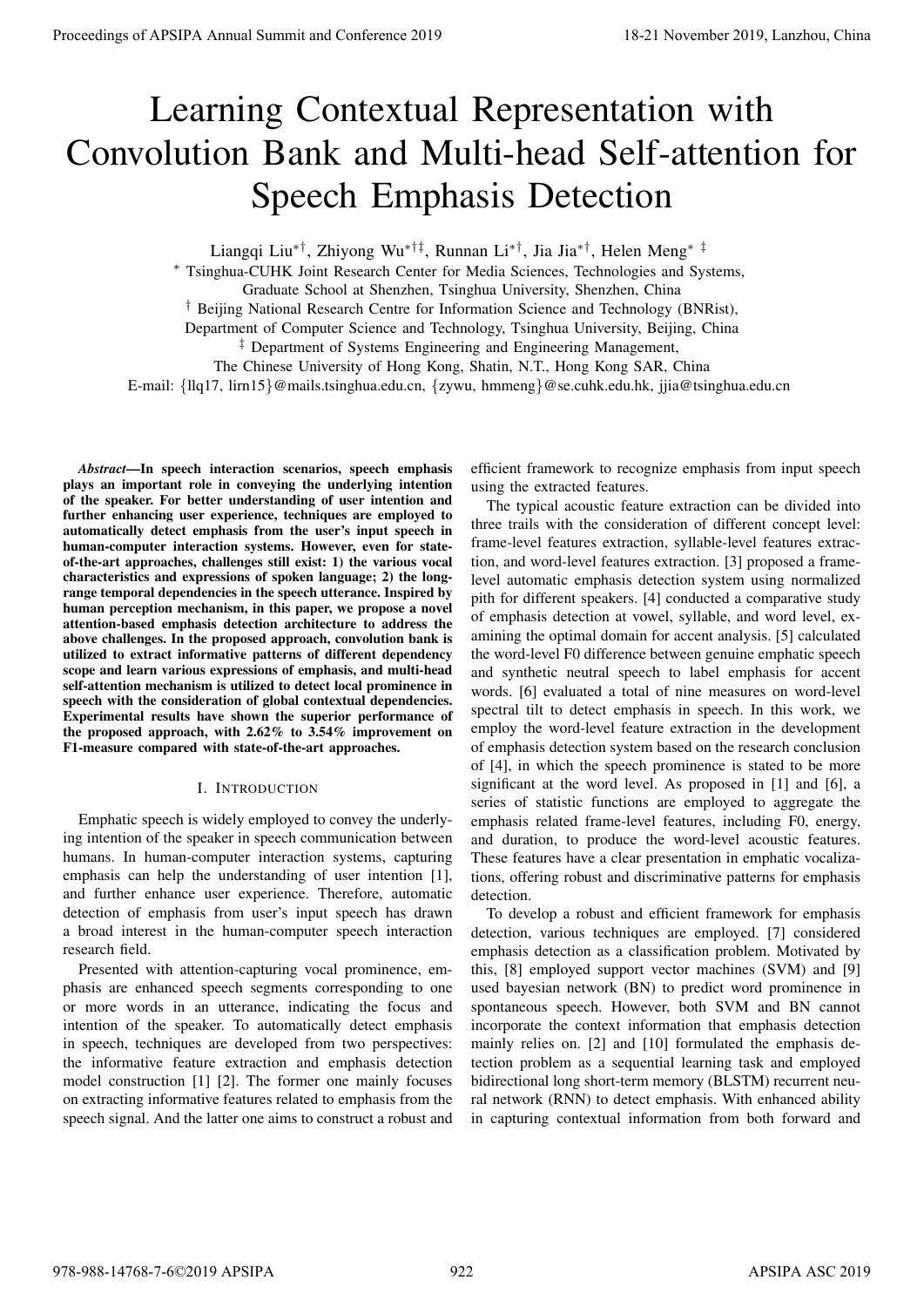

Fig. 1. The architecture of the proposed model (CB-SA) for speech emphasis detection: a stack of M convolution bank layers + a stack of  $L$  self-attention layers.  $k$  is the kernel size of convolutional filters.

backward directions, the BLSTM based models have shown significant performance improvement on emphasis detection.

Though state-of-the-art approaches have achieved significant performance improvement on emphasis detection, limitations still exist: 1) lack to use the contextual information of different dependency scope; 2) hard to model the longrange dependencies in the speech utterance. Previous research indicated the interaction between the emphasized words and their neighboring words. The words standing out from their environment is perceived to be emphasis [11] [12]. Meanwhile, the emphasized words often affect the acoustic features of their neighboring words [13]. However, the dependencies between the emphasized words and their neighboring words are not modeled in a direct and meaningful way in the above methods. Besides, human usually recognize emphasis based on the understanding of the whole sentence and focus attention selectively on parts of the utterance. But it is hard for current recurrent neural networks (RNNs) to model long-range dependency which is significant for many sequential tasks, including emphasis detection.

In this paper, we focus on addressing the automatic detection of emphasis from a modeling standpoint. Research indicated convolution bank which contains convolutional filters of different kernel size can explicitly model the local contextual information [14] of different dependency scope (the unigram, bigram, up to  $K$ -grams of the word). Motivated by this, we use convolution bank to extract the discriminative local features. As to the challenge of modeling long-range dependencies, [15] proposed Transformer network in neural machine translation (NMT), a model architecture relying entirely on self-attention mechanism. By using self-attention mechanism, any two inputs at different times are connected directly, which solves the long-range dependencies problem effectively. Inspired by this, we employ self-attention to model the long-range global dependencies between each word and the whole utterance.

The overall architecture of the proposed model is illustrated in Fig.1. We use a stack of  $M$  convolution bank layers and a stack of L self-attention layers to capture local and global dependencies respectively, and a fully connected multilayer perceptron (MLP) as the classifier. The goal of the stacked convolution bank layers is to extract robust local

representations for emphasis. Each convolution bank layer consists of a bank of 1-D convolutional filters of different kernel size (from 1 to  $K$ ) to explicitly model local context in the unigram, bigram, up to  $K$ -grams manner, then the feature maps generated from convolutional filters of different kernel size are concatenated together. By relating different positions of a sequence directly, self-attention can effectively address the problem for modeling long-range dependencies. So we use the stacked self-attention layers to model the global dependencies between each word and the whole utterance. Each self-attention layer is made up of the multi-head attention mechanism and a residual connection [16] which is used to accelerate the training process.

The main contributions of this work can be summarized as:

- 1) using convolution bank to explicitly model the dependencies between the emphasized words and their neighboring words, extracting local contextual information that is indicative of emphasis from the utterance.
- 2) using multi-head self-attention to model the global dependencies of the utterance to each word.
- 3) superior performance of the proposed framework in experiments compared to state-of-the-art approaches.

#### II. METHODOLOGY

In this paper, we propose the combination use of convolution bank and multi-head self-attention to recognize emphasis in speech, which can learn informative local contextual features and detect attention-aware prominence with the considering of global contextual dependencies.

#### *A. Convolution bank*

To model the local information of different dependency scope, convolution bank is adopted in this work. The convolutional filters in convolution bank have  $k = 1, \dots, K$  kernel size to explicitly model the local contextual information in the unigram, bigram, up to  $K$ -grams manner, providing more discriminative feature learning performance for the following components.

As depicted in Fig.2, individual 1-D convolutional layers with different kernel size are employed to process along the temporal axis of input features  $n = 1, ..., N$ . When kernel size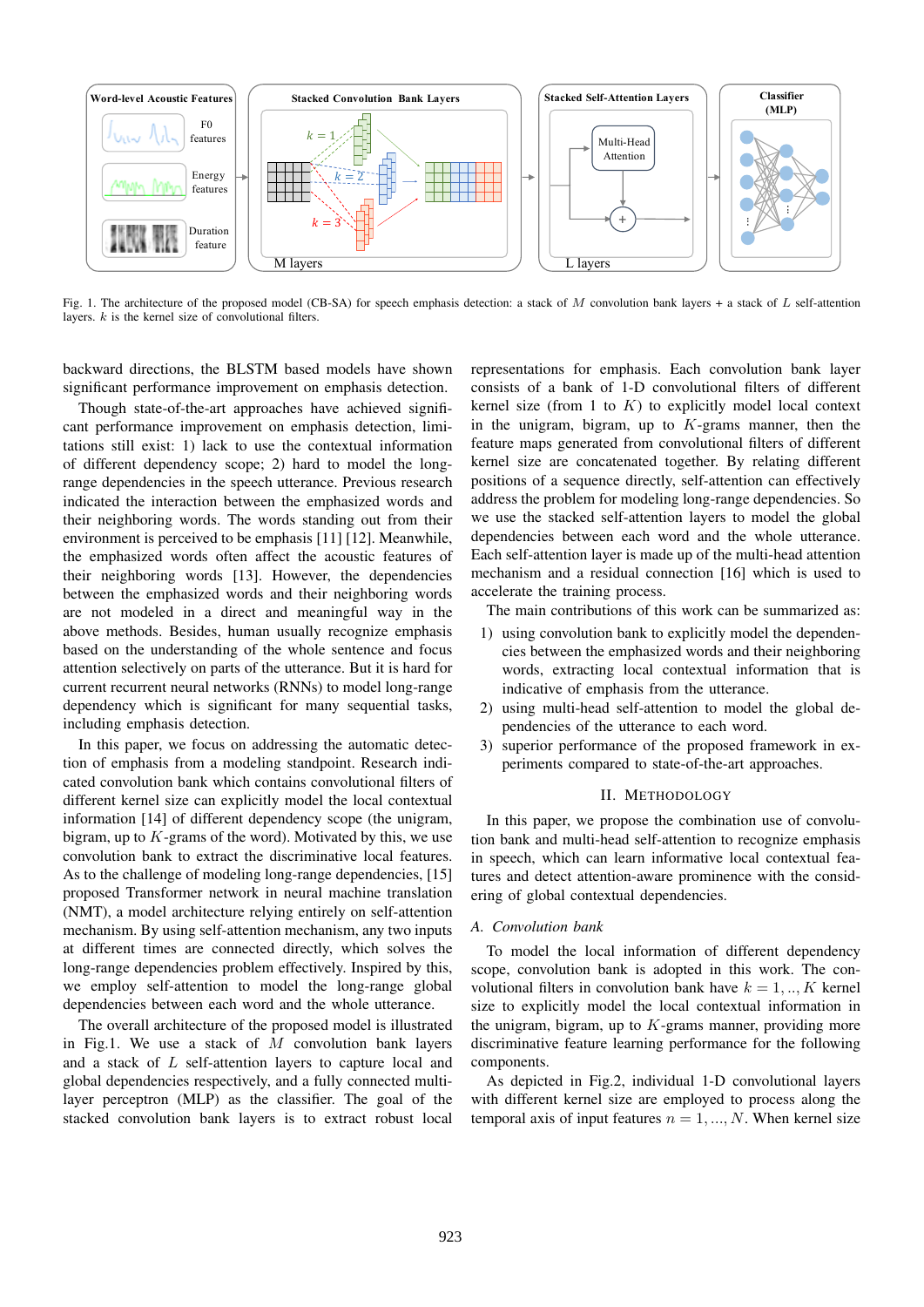

Fig. 2. 1-D convolution with filters of different kernel size.

 $k = 1$ , the *n*-th hidden output is correlated with the *n*-th input frame only; when kernel size  $k = 2$ , the *n*-th output is related with both the *n*-th and  $(n-1)$ -th input frames; when kernel size  $k = 3$ , the *n*-th output is correlated with the  $(n-1)$ -th, *n*-th and  $(n+1)$ -th input, and so on. Zero-padding around the border is used to keep the hidden output length being the same with the input sequence, half at the beginning and half at the end.

For input word-level acoustic feature sequence x with  $N$ words, K sets of 1-D convolutional layers are employed simultaneously for feature learning, where the  $k$ -th convolutional layer is constructed with filters of kernel size k. Specifically, to boost the network training and enhance the model performance, batch normalization [17] is employed for all convolutional layers. The hidden output of convolutional layer is calculated as:

$$
h^k = \phi(BN_{\gamma,\beta}(x \oplus w^k))
$$
 (1)

where  $\oplus$  denotes the 1-D convolution operation,  $w^k$  is the filter of the k-th convolutional layer,  $h^k$  is the feature map generated from given input sequence x.  $\gamma$  and  $\beta$  are learned parameters in batch normalization to scale and shift the normalized value, and  $\phi$  is rectified linear unit (ReLU) activation function.

Feature maps generated from convolutional layers with different kernel size are then concatenated together to produce the learned features, and fed to the following components to recognize the emphasis.

## *B. Multi-head self-attention*

Inspired by human perception mechanism, self-attention is employed in this work to capture the long-range global dependencies between each word and the whole utterance, enhancing the attention ability in detecting prominent vocalizations.



Fig. 3. Architecture of multi-head self-attention, where  $W_i^Q$ ,  $W_i^K$ ,  $W_i^V$ , and  $W^O$  are weight matrices.

For input sentence with  $N$  words, the  $d$ -dimensional hidden output  $H = \{h_1, ..., h_N\}$  is firstly computed in previous convolution bank component, and scaled dot-product attention [15] is then employed to compute the attention value. Note that query sequence  $Q$ , key sequence  $K$ , value sequence  $V$ all come from H, which means  $Q = K = V = H \in \mathbb{R}^{N \times d}$ . And the attention value is calculated as follow:

$$
Attention(Q, K, V) = softmax(\frac{QK^{T}}{\sqrt{d}})V
$$
 (2)

In emphasis detection, employing self-attention mechanism allows the model to capture the paired dependencies between words in all positions of the utterance, reflecting the impact of the query word to all words in the speech.

As depicted in Fig.3, the multi-head attention mechanism is further proposed to exploit the dependencies in different representation subspaces of the input sequence. Enhanced with parallel multi-head computing, multi-head self-attention performs multiple attention function  $r$  times to the sub queries, keys, values sequences  $Q_i, K_i, V_i (i = 1, ..., r)$  which are computed with different learned linear projection using H as input. This mechanism has reported with higher attention ability in producing the representation in [15]. Modified from Eq.2, the multi-head self-attention is calculated as

$$
MultiHead(Q, K, V) = Concat(head_1, ..., head_r)W^O
$$
  
where head<sub>i</sub> =  $Attention(HW_i^Q, HW_i^K, HW_i^V)$  (3)

where  $W_i^Q$ ,  $W_i^K$ ,  $W_i^V$  are the weight matrices in parallel attentions with dimension  $d/r$ .  $W^O$  is the output weight matrix with dimension  $d_o$ .

For emphasis detection, considering the various individual characteristics of speakers, the prominence in speech may present with different property in different representation subspaces. Using multi-head attention mechanism can enhance the model ability in capturing emphasis, and improve the robustness of the proposed approach.

## III. EXPERIMENTS

## *A. Experimental setup*

Dataset. A well-organized emphatic speech corpus was employed to assess the performance of the proposed approach. 500 text prompts, each of which contains one or more emphatic words at different positions, were carefully designed to cover all kinds of pronunciation mechanisms and context characteristics of phonemes. Then, a professional native Mandarin female speaker was instructed to record the above emphatic speech data according to the text prompts and the emphasis labels. The word boundary was automatically labeled with an HMM-based forced alignment tool and manually corrected. Fig.4 depicts an example of emphasis labeling. Proceedings of APSIPA Annual Summit at the forest of 2011 Weither Summit and Conference 2019 18-21 November 2019 18-21 November 2019 18-21 November 2019 18-21 November 2019 18-21 November 2019 18-21 November 2019 18-21 No

Features. The raw low-level descriptors (LLDs) extracted from speech signals contain three kinds of features: duration, fundamental frequency (F0), energy. Four statistical functions are then used to aggregate the frame-level F0 and energy: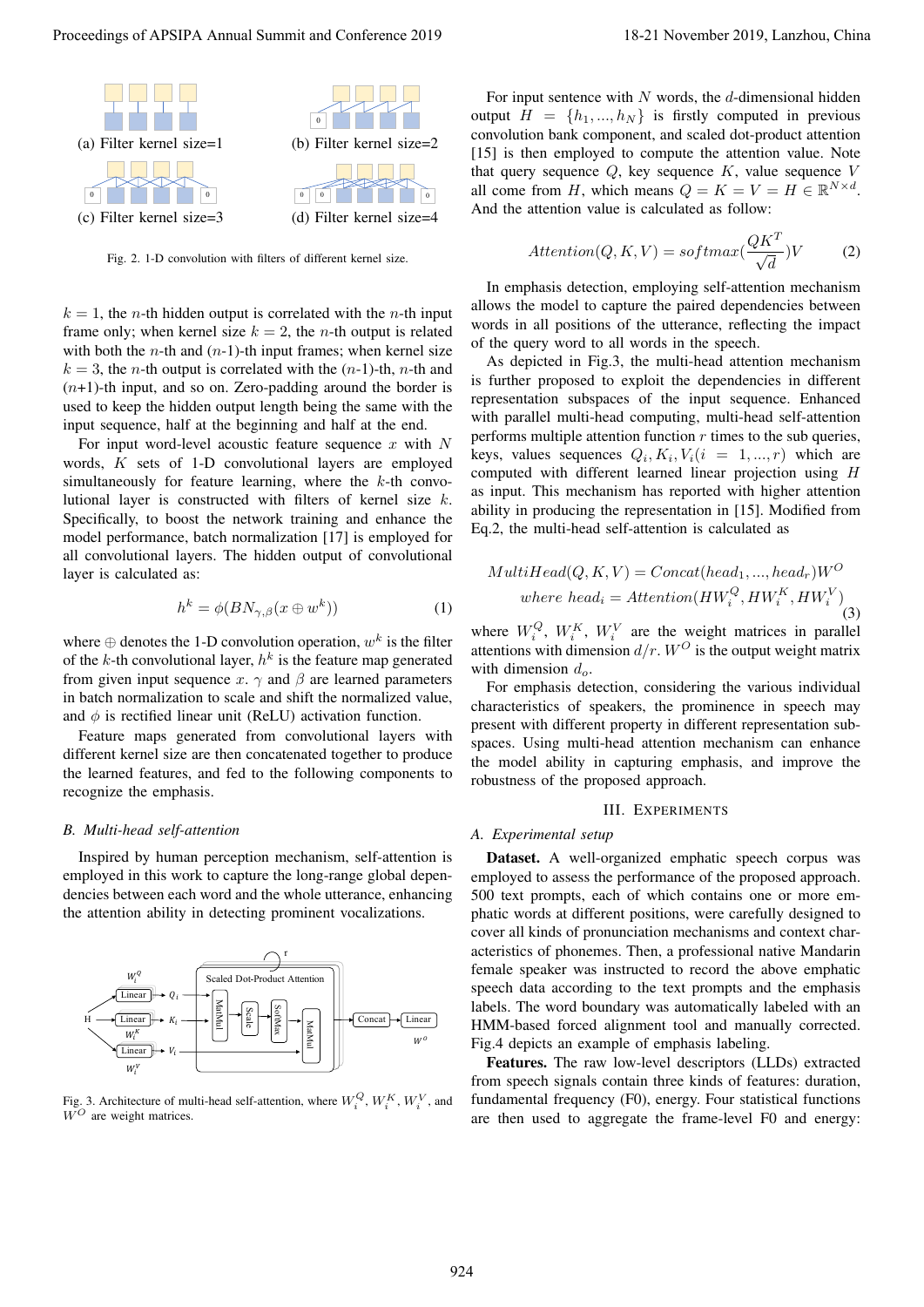| <b>Chinese Text:</b>                                                                                  | 只要 | 你        | 努力       | 工作       | 自然 | 能 | 赚到 | 钱 |  |
|-------------------------------------------------------------------------------------------------------|----|----------|----------|----------|----|---|----|---|--|
| English Transcription: (As long as) (you are) (hard) (working) (finally) (you can) (earn) (the money) |    |          |          |          |    |   |    |   |  |
| Emphasis Label:                                                                                       |    | $\Omega$ | $\Omega$ | $\Omega$ |    |   |    |   |  |

Fig. 4. An example of text prompts and corresponding labels.

(i) mean, (ii) maximum, (iii) standard deviation (SD), and (iv) range, resulting in 4-dimensional aggregated F0 related features, 4-dimensional aggregated energy related features, and 1-dimensional duration feature. 9-dimensional aggregated acoustic features are thus used for each word in utterances. Specially, the minimum value is not included following the suggestion in [6]. In this work, the sampling rate of speech signal is set to 16 kHz, and the TUM's open-source openSMILE [18] feature extractor is used for LLDs feature extraction, with 25 msec frame window length and 5 msec frame intervals.

Comparison methods. Besides the proposed CB-SA model, state-of-the-art emphasis detection approaches with reported performance are collected to compare with the proposed approach, including SVM based approach and the temporal memory enhanced recurrent neural network LSTM and BLSTM based approaches. The combination use of convolution bank and BLSTM (CB-BLSTM) is also implemented to analyze the contribution of convolution bank in emphasis detection, which contains stacked convolution bank layers, a BLSTM layer, and the classifier.

Evaluation metrics. In all the experiments, we evaluate the detection performance in terms of Accuracy, Precision, Recall and F1-measure [19]. The emphasis corpus is divided with a proportion of 3:1:1 for training, validation, and testing. All experimental results are based on 5-fold cross-validation.

Hyperparameters. In the proposed framework and the comparisons,  $M=2$  stacked convolution bank layers and  $L=2$ stacked self-attention layers are employed for feature learning. More layers may cause the overfitting problem in our experience. Convolutional layers in convolution bank have  ${k = 1, 2, 3, 4}$  kernel size respectively, each contains 32 filters. The head number  $r$  employed in multi-head selfattention is set to 4. The emphasis classifier is constructed with 3 fully-connected layers, containing 64,16,2 units respectively. Adam [20] optimization algorithm is employed to train all the implementations, with an initial learning rate at 0.001.

#### *B. Experimental results*

Table I lists the performance of emphasis detection using different comparison methods. From the results, we can see that the performance of LSTM is better (in terms of F1-measure) than SVM, indicating contextual dependencies are important. And when both past and future contexts are considered (for BLSTM), the performance can be further improved (from 0.8074 to 0.8256 in terms of F1), which means bidirectional contextual dependencies are useful for our task.

Furthermore, comparing CB-BLSTM with BLSTM, both precision and recall of the former model is better indicating the effectiveness of convolution bank in modeling the local con-

TABLE I RESULTS OF USING DIFFERENT COMPARISON METHODS ON EMPHASIS TEST SET.

| Method          | Accuracy  | Precision | Recall    | F1     |
|-----------------|-----------|-----------|-----------|--------|
| <b>SVM</b>      | 90.08%    | 81.41%    | 77.88%    | 0.7961 |
| <b>LSTM</b>     | 90.48%    | $81.12\%$ | $80.37\%$ | 0.8074 |
| <b>BLSTM</b>    | $91.57\%$ | 84.78%    | 80.46%    | 0.8256 |
| <b>CB-BLSTM</b> | 92.45%    | 85.04%    | $84.44\%$ | 0.8473 |
| CB-SA           | 92.91%    | 86.97%    | 84.05%    | 0.8549 |

TABLE II PERFORMANCE COMPARISON OF USING DIFFERENT FILTER KERNEL SIZE.

| kernel size | Accuracy  | Precision | Recall    | F1     |
|-------------|-----------|-----------|-----------|--------|
| $k=1$       | $91.62\%$ | 84.43%    | 81.19%    | 0.8278 |
| $k=1.2$     | 91.96%    | 84.57%    | $82.67\%$ | 0.8361 |
| $k=1.2.3$   | $92.91\%$ | $86.97\%$ | 84.05%    | 0.8549 |
| $k=1.2.3.4$ | $92.37\%$ | 85.71%    | 83.04%    | 0.8435 |

text. When self-attention mechanisms are considered, the CB-SA can achieve further performance improvement in emphasis detection (from 0.8473 to 0.8549 in terms of F1) compared with CB-BLSTM.

## *C. Discussion*

*1) Analysis on convolution bank:* The convolution bank contains  $K$  sets of 1-D convolutional filters, where the  $k$ th convolutional layer is constructed with filters of kernel size k.  $(k = 1, 2, ..., K)$ . The number of sets  $(K)$  affects the model performance. Shown in Table II, with the growing of  $K$ , the performance of the model is improved gradually at first and then tends to decrease. Probably because the emphasis is closely related to the nearest words and the word itself, the influence of words further apart are relatively small. Besides, the overfitting problem caused by the limited training data may explain the decrease. Hence we use the convolution bank containing  $K=3$  sets of 1-D convolutional filters to compare with the baseline methods.

*2) Analysis on self-attention:* Self-attention mechanism is analyzed on an example shown in Fig.4, the emphasis is placed on the 1st word which means "as long as" and the 5th word which means "finally". Fig.5 and Fig.6 depict the attention weights of the last self-attention layer when the number of heads  $r=1$  and  $r=4$  respectively.

Compared with BLSTM, attention mechanism can learn to focus on more relevant information. As Fig.5 shows, the 1st column, 5th column, and last column are darker than the others. And the 1st word and 5th word are successfully predicted as emphasized words, while the last word is misjudged as emphasis. As depicted in each row of Fig.5, it is interesting to find that the neutral words tend to attend to the surrounding emphasized words, which means except the word itself (residual connection), the surrounding emphasized words affect the representation of current words greatly. Fig.6 consists of 4 subplots, representing attention weights of different heads. Each subplot attends to different columns and is finally combined to make the final decision: the 1st word and 5th word are perceived as emphasized words. Comparing Fig.6 and Fig.5, multi-head attention (4 heads) helps the model to Proceedings of APSIPA Annual Summit and Conference 2019 18-21 November 2019, Lanzhou, China 925